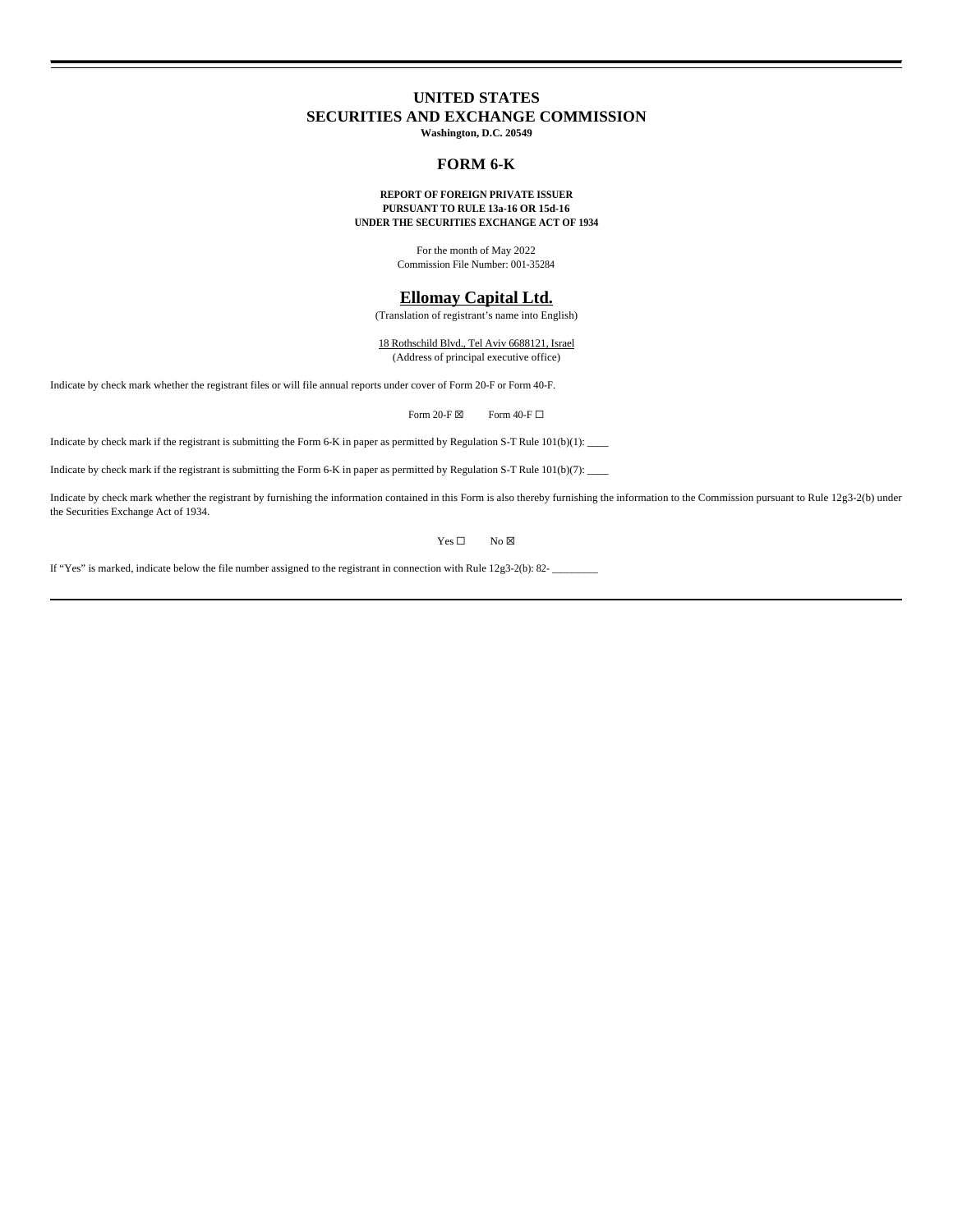This Report on Form 6-K of Ellomay Capital Ltd. consists of the following document, which is attached hereto and incorporated by reference herein:

Exhibit 99.1 Press Release: "Ellomay Capital Reports Publication of Financial Statements of Dorad Energy Ltd. for the Three Months Ended March 31, 2022," dated May 24, 2022.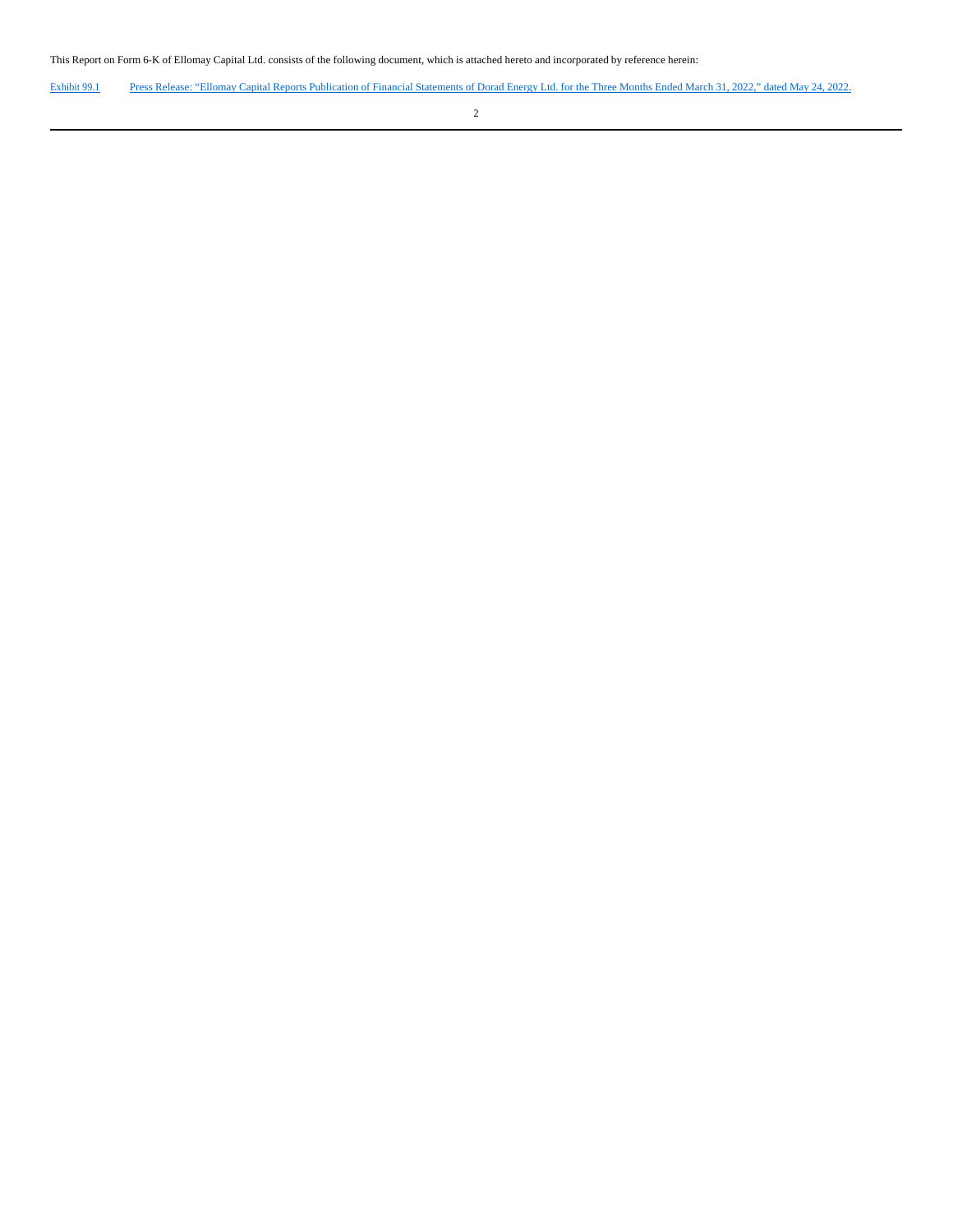### **Signatures**

Pursuant to the requirements of the Securities Exchange Act of 1934, the registrant has duly caused this report to be signed on its behalf by the undersigned, thereunto duly authorized.

Ellomay Capital Ltd.

By: */s/ Ran Fridrich* Ran Fridrich Chief Executive Officer and Director

Dated: May 24, 2022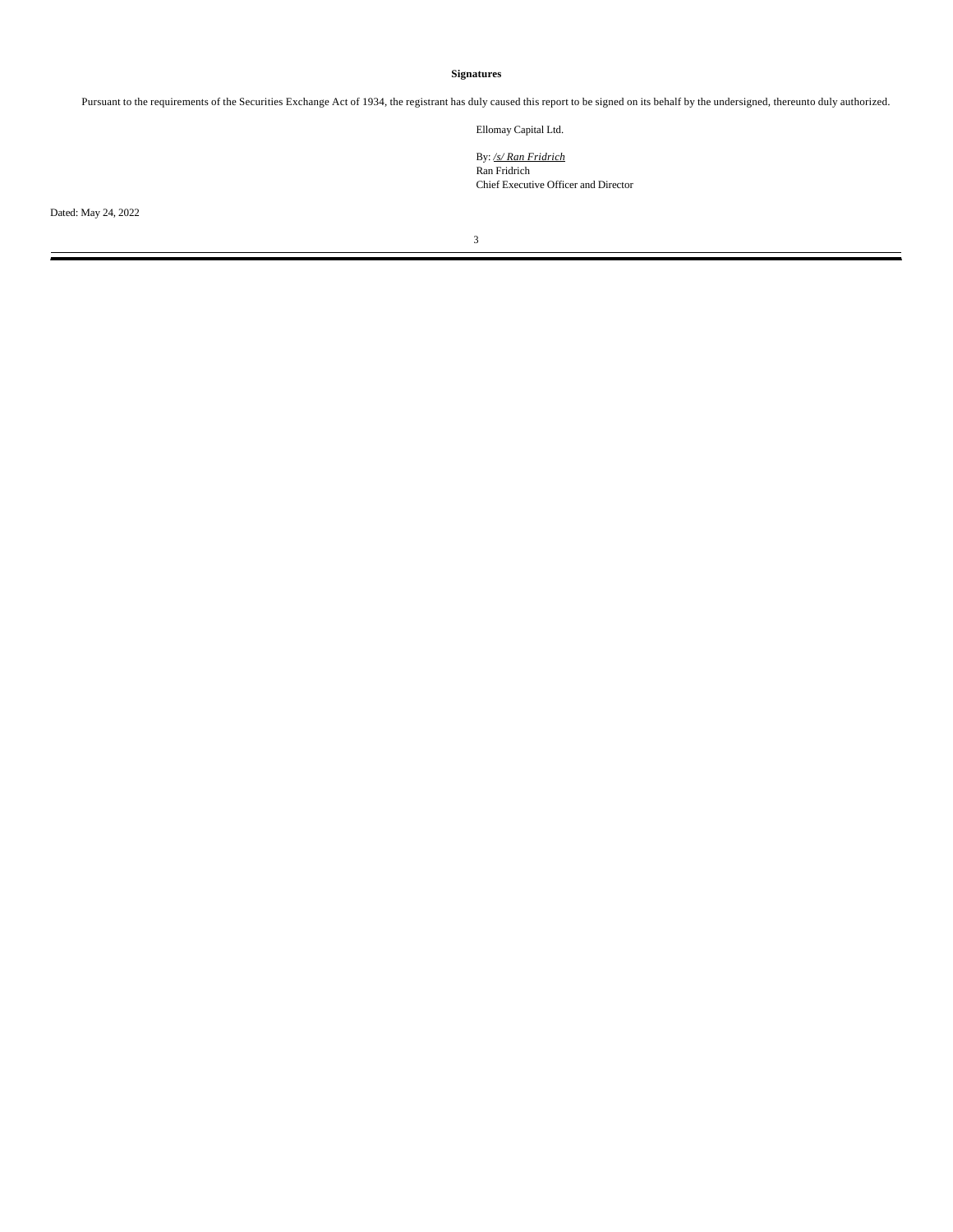

### **Ellomay Capital Reports Publication of Financial Statements of Dorad Energy Ltd. for the Three Months Ended March 31, 2022**

Tel-Aviv, Israel, May 24, 2022 – **Ellomay Capital Ltd. (NYSE American; TASE: ELLO) ("Ellomay" or the "Company")**, a renewable energy and power generator and developer of renewable energy and power projects in Europe and Israel, today reported the publication in Israel of financial statements for the three months ended March 31, 2022 of Dorad Energy Ltd. ("Dorad"), in which Ellomay currently indirectly holds approximately 9.4% through its indirect 50% ownership of U. Dori Energy Infrastructures Ltd. ("**Dori Energy**").

On May 23, 2022, Amos Luzon Entrepreneurship and Energy Group Ltd. (f/k/a U. Dori Group Ltd.) (the "**Luzon Group**"), an Israeli public company that currently holds the remaining 50% of Dori Energy, which, in turn, holds 18.75% of Dorad, published its quarterly report in Israel based on the requirements of the Israeli Securities Law, 1968. Based on applicable regulatory requirements, the quarterly report of the Luzon Group includes the financial statements of Dorad for the same period.

The financial statements of Dorad for the quarter ended March 31, 2022 were prepared in accordance with International Financial Reporting Standards. Ellomay will include its indirect share of these results (through its holdings in Dori Energy) in its financial results for this period. In an effort to provide Ellomay's shareholders with access to Dorad's financial results (which were published in Hebrew), Ellomay hereby provides a convenience translation of Dorad's financial results.

#### **Dorad Financial Highlights**

- Dorad's unaudited revenues for the three months ended March 31, 2022 approximately NIS 555.4 million.
- Dorad's unaudited operating profit for the three months ended March 31, 2022 approximately NIS 80 million.

Dorad's financial statements for the quarter ended March 31, 2022 note that following the outbreak of the coronavirus (COVID-19) in China in December 2019, and the spreading of the coronavirus to many other countries in early 2020, there has been a decline in economic activity in many regions of the world, as well as in Israel. The spreading of the coronavirus caused, among other things, a disruption in the supply chain, a decrease in global transport volume, traffic and employment restrictions declared by the Israeli government and other governments around the world, as well as declines in the value of financial assets and commodities in markets in Israel and around the world. Dorad notes that it is operating in accordance with the guidelines of the Israeli Ministries of Energy and Health on dealing with the coronavirus crisis, including preparations of the operation and maintenance employees of the power plant and shift work as required. Dorad's financial statements further note that there is a certain increase in the electricity consumption of various customers compared to the first quarter of 2021. Dorad notes that it is continuously examining its potential methods of action in the event of a material decline in its income as a result of the spread of the coronavirus.

Based on the information provided by Dorad, the demand for electricity by Dorad's customers is seasonal and is affected by, inter alia, the climate prevailing in that season. The months of the year are split into three seasons as follows: the summer season – the months of July and August; the winter season - the months of December, January and February; and intermediate seasons – (spring and autumn), the months from March to June and from September to November. There is a higher hourly demand for electricity during the winter and summer seasons, and the average electricity consumption per hour is higher in these seasons than in the intermediate seasons and is even characterized by peak demands due to extreme climate conditions of heat or cold. In addition, Dorad's revenues are affected by the change in load and time tariffs - TAOZ (an electricity tariff that varies across seasons and across the day in accordance with demand hour clusters), as, on average, TAOZ tariffs are higher in the summer season than in the intermediate and winter seasons. *Therefore, the results presented for the quarter ended March 31, 2022,*  which include the winter months of January and February and the intermediate month of March, are not indicative of full year results. In addition, due to various reasons, including the effects of the spread of COVID-19 and the economic impact of such spread and of actions taken by governments and authorities, the results included herein may not be indicative of first *quarter results in the future.*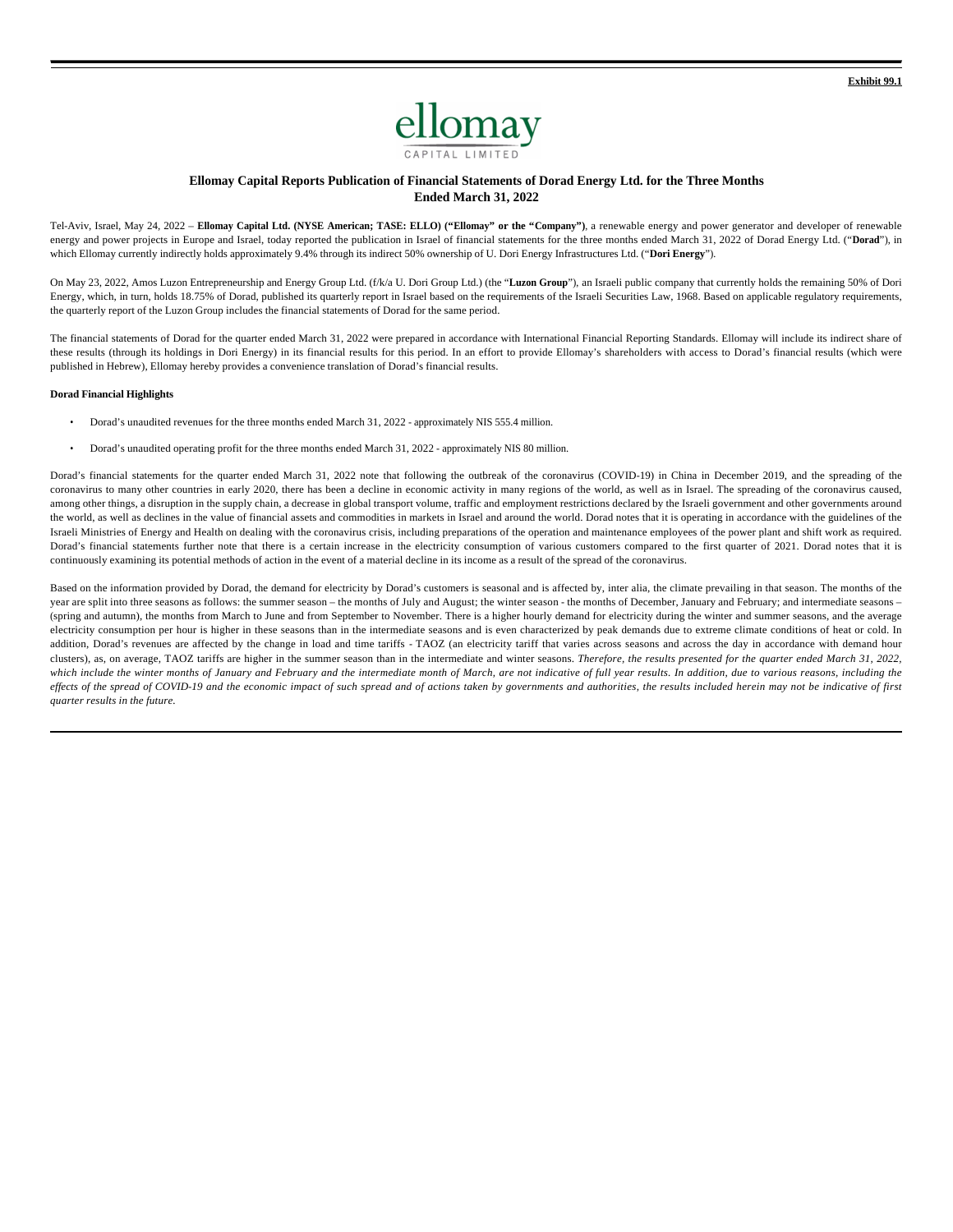A translation of the financial results for Dorad as of and for the year ended December 31, 2021 and as of and for the three month periods ended March 31, 2021 and 2022 is included at the end of this press release. *Ellomay does not undertake to separately report Dorad's financial results in a press release in the future. Neither Ellomay nor its independent public accountants have reviewed or consulted with the Amos Luzon Entrepreneurship and Energy Group Ltd., Dori Energy or Dorad with respect to the financial results included in this press release.*

#### **About Ellomay Capital Ltd.**

Ellomay is an Israeli based company whose shares are registered with the NYSE American and with the Tel Aviv Stock Exchange under the trading symbol "ELLO". Since 2009, Ellomay Capital focuses its business in the renewable energy and power sectors in Europe and Israel.

To date, Ellomay has evaluated numerous opportunities and invested significant funds in the renewable, clean energy and natural resources industries in Israel, Italy and Spain, including:

- Approximately 7.9MW of photovoltaic power plants in Spain and a photovoltaic power plant of approximately 9 MW in Israel;
- 9.375% indirect interest in Dorad Energy Ltd., which owns and operates one of Israel's largest private power plants with production capacity of approximately 860MW, representing about 6%-8% of Israel's total current electricity consumption;
- 51% of Talasol, which owns a photovoltaic plant with a peak capacity of 300MW in the municipality of Talaván, Cáceres, Spain;
- Groen Gas Goor B.V., Groen Gas Oude-Tonge B.V. and Groen Gas Gelderland B.V., project companies operating anaerobic digestion plants in the Netherlands, with a green gas production capacity of approximately 3 million, 3.8 million and 9.5 million (with a license to produce 7.5 million) Nm3 per year, respectively; and
- 83.333% of Ellomay Pumped Storage (2014) Ltd., which is involved in a project to construct a 156 MW pumped storage hydro power plant in the Manara Cliff, Israel.

For more information about Ellomay, visit http://www.ellomay.com.

#### **Information Relating to Forward-Looking Statements**

This press release contains forward-looking statements that involve substantial risks and uncertainties, including statements that are based on the current expectations and assumptions of the Company's management. All statements, other than statements of historical facts, included in this press release regarding the Company's plans and objectives, expectations and assumptions of management are forward-looking statements. The use of certain words, including the words "estimate," "project," "intend," "expect," "believe" and similar expressions are intended to identify forward-looking statements within the meaning of the Private Securities Litigation Reform Act of 1995. The Company may not actually achieve the plans, intentions or expectations disclosed in the forward-looking statements and you should not place undue reliance on the Company's forward-looking statements. Various important factors could cause actual results or events to differ materially from those that may be expressed or implied by the Company's forward-looking statements, including regulatory changes, the decisions of the Israeli Electricity Authority, changes in demand, technical and other disruptions in the operations of the power plant operated by Dorad and changes in the prices of natural gas and the impact of the coronavirus pandemic on Dorad's operations and projects, including in connection with reductions in the consumption of electricity by Dorad's customers and the Israeli Electricity Company, delays in supply of gas, steps taken by Israeli authorities, regulatory changes, changes in the supply and prices of resources required for the operation of the Dorad's facilities (and in the price of oil and electricity, and technical and other disruptions in the operation of Dorad), in addition to other risks and uncertainties associated with the Company's business that are described in greater detail in the filings the Company makes from time to time with Securities and Exchange Commission, including its Annual Report on Form 20-F. The forward-looking statements are made as of this date and the Company does not undertake any obligation to update any forward-looking statements, whether as a result of new information, future events or otherwise.

Contact: Kalia Rubenbach (Weintraub) CFO Tel: +972 (3) 797-1111 Email: HilaI@ellomay.com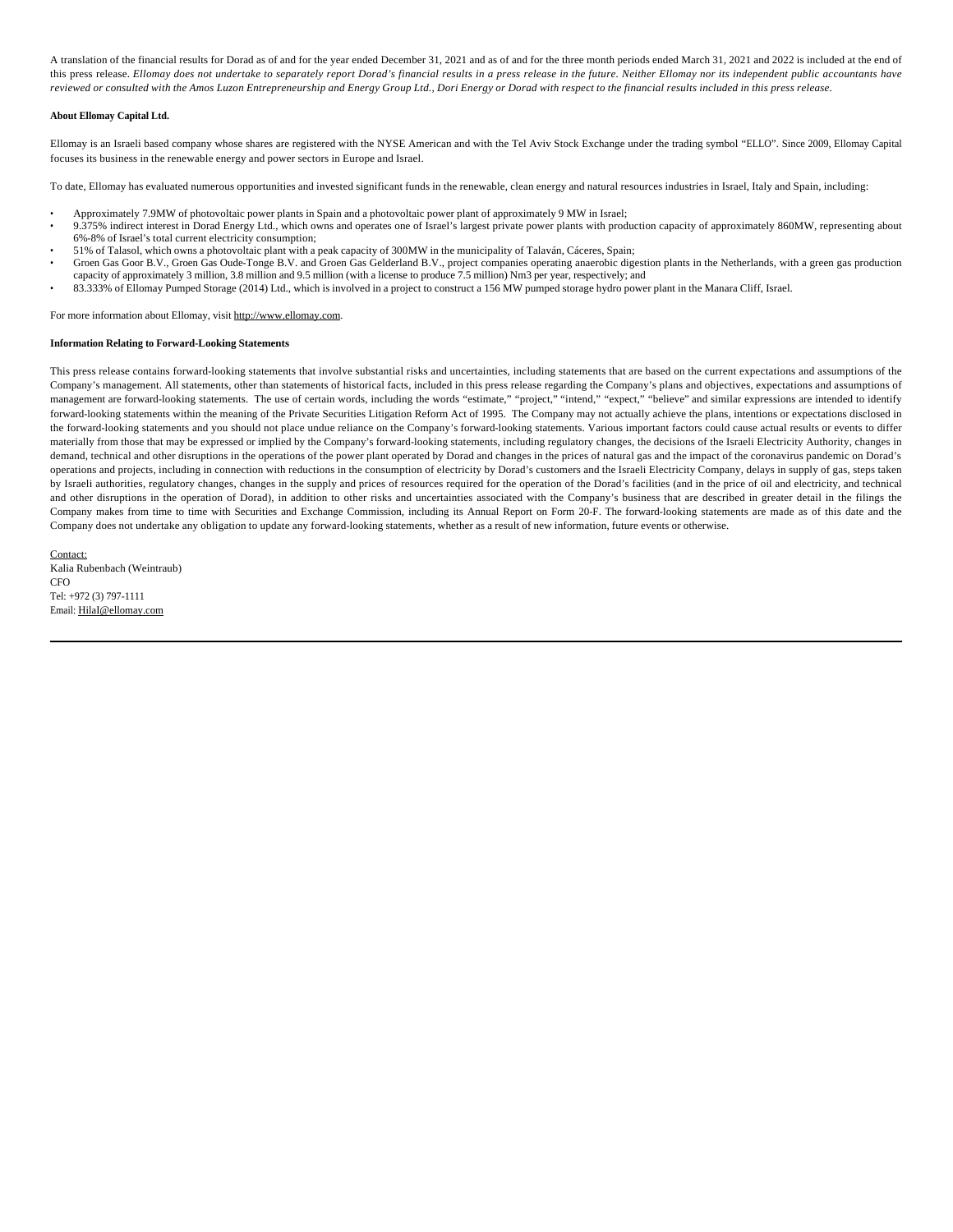### **Interim Condensed Statement of Financial Position**

|                                                   | March 31<br>2022<br>(Unaudited) | March 31<br>2021<br>(Unaudited) | December 31<br>2021<br>(Audited)<br>NIS thousands |
|---------------------------------------------------|---------------------------------|---------------------------------|---------------------------------------------------|
|                                                   |                                 |                                 |                                                   |
|                                                   | <b>NIS</b> thousands            | <b>NIS</b> thousands            |                                                   |
| <b>Current assets</b>                             |                                 |                                 |                                                   |
| Cash and cash equivalents                         | 301,969                         | 458,213                         | 201,860                                           |
| Trade receivables and accrued income              | 178,186                         | 228,347                         | 248,844                                           |
| Other receivables                                 | 28,742                          | 17,768                          | 40,289                                            |
| <b>Financial derivatives</b>                      | 4,359                           | 5,773                           |                                                   |
| <b>Total current assets</b>                       | 513,256                         | 710,101                         | 490,993                                           |
|                                                   |                                 |                                 |                                                   |
| Non-current assets                                |                                 |                                 |                                                   |
| Restricted deposit                                | 485,311                         | 441,071                         | 480,476                                           |
| Prepaid expenses                                  | 32,736                          | 34,731                          | 33,235                                            |
| <b>Fixed assets</b>                               | 3,338,965                       | 3,480,803                       | 3,378,466                                         |
| Intangible assets                                 | 5,937                           | 5,512                           | 6,038                                             |
| Right of use assets                               | 58,052                          | 59,111                          | 57,530                                            |
| <b>Total non-current assets</b>                   | 3,921,001                       | 4,021,228                       | 3,955,745                                         |
|                                                   |                                 |                                 |                                                   |
| <b>Total assets</b>                               | 4,434,257                       | 4,731,329                       | 4,446,738                                         |
|                                                   |                                 |                                 |                                                   |
| <b>Current liabilities</b>                        |                                 |                                 |                                                   |
| Current maturities of loans from banks            | 317,388                         | 277,399                         | 280,753                                           |
| Current maturities of lease liabilities           | 4,479                           | 4,532                           | 4,622                                             |
| Trade payables                                    | 232,173                         | 317,037                         | 324,532                                           |
| Current tax liabilities                           |                                 |                                 | 21,795                                            |
| Other payables                                    | 16,997                          | 15,223                          | 7,100                                             |
| Financial derivatives                             |                                 |                                 | 268                                               |
| <b>Total current liabilities</b>                  | 571,037                         | 614,191                         | 639,070                                           |
|                                                   |                                 |                                 |                                                   |
| <b>Non-current liabilities</b>                    |                                 |                                 |                                                   |
| Loans from banks                                  | 2,384,595                       | 2,563,799                       | 2,356,785                                         |
| Other Long-term liabilities                       | 21,238                          |                                 | 15,834                                            |
| Long-term lease liabilities                       | 50,659                          | 51,025                          | 48,871                                            |
| Provision for dismantling and restoration         | 50,000                          | 50,000                          | 50,000                                            |
| Deferred tax liabilities                          | 197,484                         | 211,879                         | 192,676                                           |
| Liabilities for employee benefits, net            | 160                             | 160                             | 160                                               |
| <b>Total non-current liabilities</b>              | 2,704,136                       | 2,876,863                       | 2,664,326                                         |
|                                                   |                                 |                                 |                                                   |
| <b>Equity</b>                                     |                                 |                                 |                                                   |
| Share capital                                     | 11                              | 11                              | 11                                                |
| Share premium                                     | 642,199                         | 642,199                         | 642,199                                           |
| Capital reserve from activities with shareholders | 3,748                           | 3,748                           | 3,748                                             |
| Retained earnings                                 | 513,126                         | 594,317                         | 497,384                                           |
| <b>Total equity</b>                               | 1,159,084                       | 1,240,275                       | 1,143,342                                         |
|                                                   | 4,434,257                       | 4,731,329                       | 4,446,738                                         |
| <b>Total liabilities and equity</b>               |                                 |                                 |                                                   |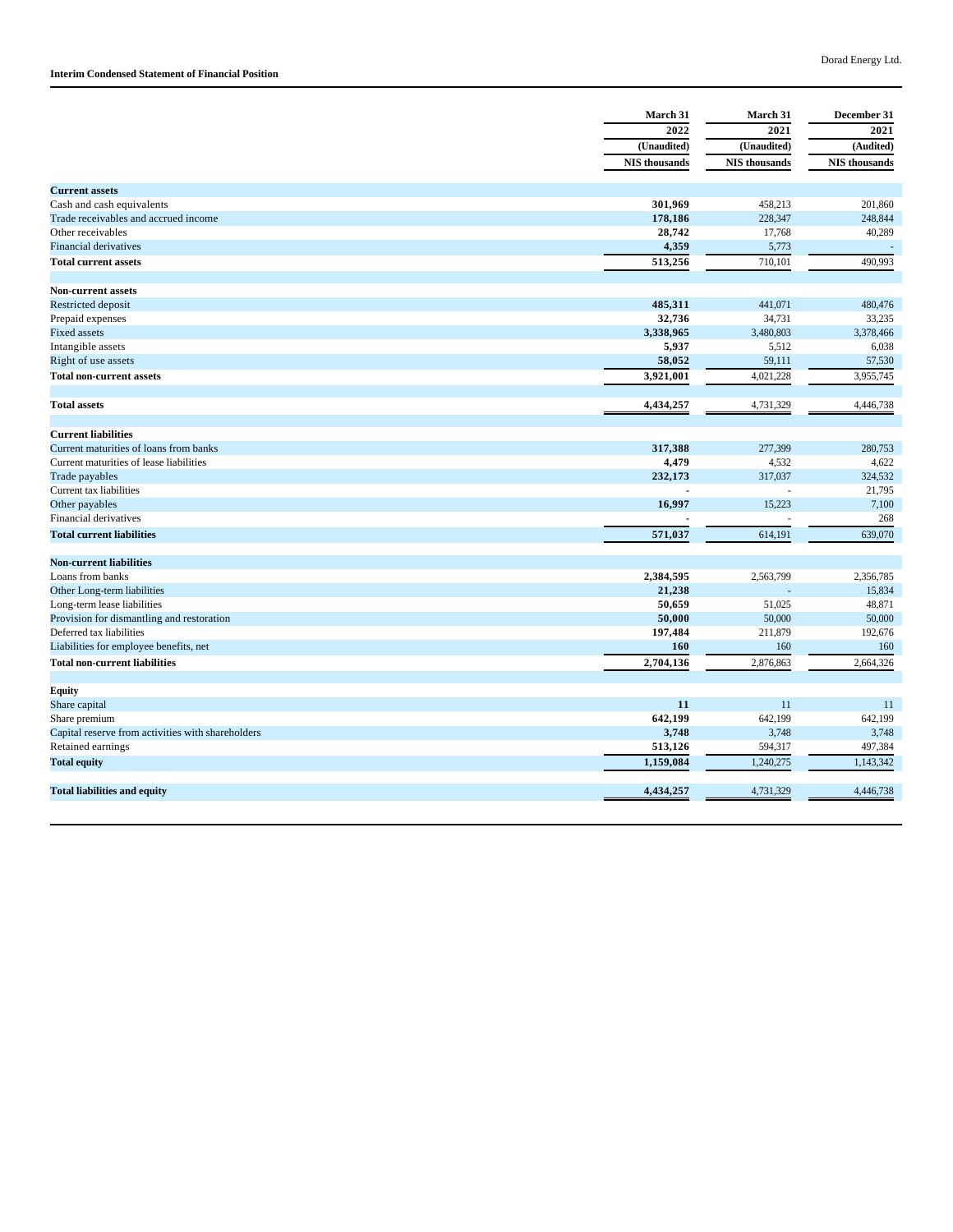|                                                     |                      | For the three months ended<br>March 31 |                                    |
|-----------------------------------------------------|----------------------|----------------------------------------|------------------------------------|
|                                                     | 2022                 | 2021<br>(Unaudited)                    | 2021<br>(Audited)<br>NIS thousands |
|                                                     | (Unaudited)          |                                        |                                    |
|                                                     | <b>NIS</b> thousands | NIS thousands                          |                                    |
| <b>Revenues</b>                                     | 555,424              | 513,755                                | 2,103,911                          |
| <b>Operating costs of the</b><br><b>Power Plant</b> |                      |                                        |                                    |
| <b>Energy costs</b>                                 | 89,617               | 76,567                                 | 428,051                            |
| Electricity purchase and                            |                      |                                        |                                    |
| infrastructure services                             | 280,026              | 282,988                                | 1,053,997                          |
| Depreciation and                                    |                      |                                        |                                    |
| amortization                                        | 68,123               | 50,932                                 | 225,715                            |
| Other operating costs                               | 37,674               | 30,316                                 | 114,360                            |
| <b>Total operating costs</b>                        |                      |                                        |                                    |
| of Power Plant                                      | 475,440              | 440,803                                | 1,822,123                          |
|                                                     |                      |                                        |                                    |
| <b>Profit from operating</b><br>the Power Plant     | 79,984               | 72,952                                 | 281,788                            |
| General and                                         |                      |                                        |                                    |
| administrative expenses                             | 5,722                | 6,234                                  | 24,502                             |
| Other incomes                                       |                      | 3,022                                  | 11,603                             |
|                                                     |                      |                                        |                                    |
| <b>Operating profit</b>                             | 74,262               | 69,740                                 | 268,889                            |
| Financing income                                    | 11,529               | 18,812                                 | 4,694                              |
| Financing expenses                                  | 65,241               | 38,311                                 | 219,013                            |
|                                                     |                      |                                        |                                    |
| <b>Financing expenses, net</b>                      | 53,712               | 19,499                                 | 214,319                            |
| <b>Profit before</b>                                |                      |                                        |                                    |
| taxes on income                                     | 20,550               | 50,241                                 | 54,570                             |
|                                                     |                      |                                        |                                    |
| Taxes on income                                     | 4,808                | 11,582                                 | 12,844                             |
|                                                     |                      |                                        |                                    |
| Profit for the period                               | 15,742               | 38,659                                 | 41,726                             |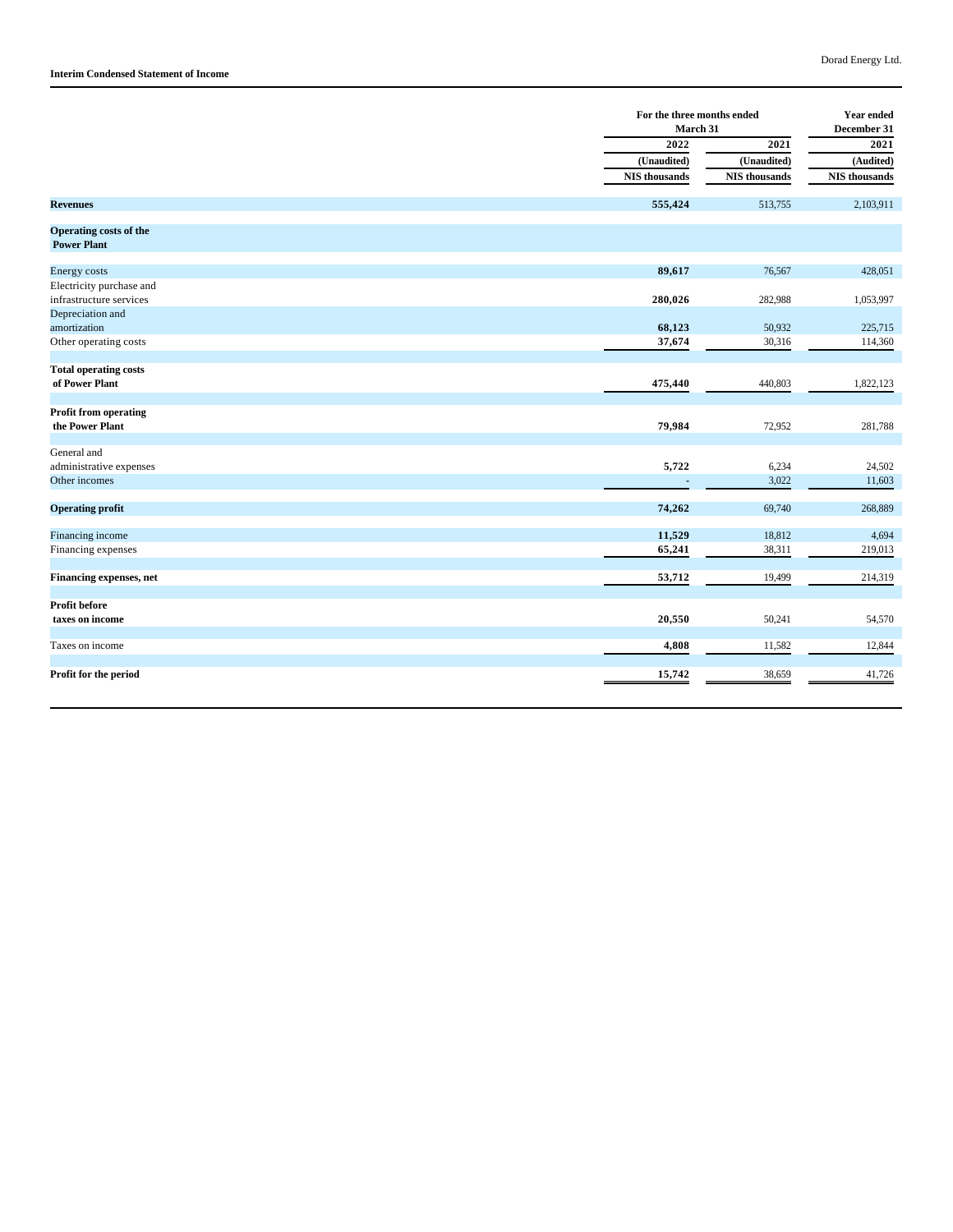|                                                                                                                         | <b>Share</b><br>capital<br>NIS thousands | <b>Share</b><br>premium<br><b>NIS</b> thousands | <b>Capital reserve</b><br>for activities<br>with<br>shareholders<br>NIS thousands | <b>Retained</b><br>earnings<br><b>NIS</b> thousands | <b>Total Equity</b><br><b>NIS</b> thousands |
|-------------------------------------------------------------------------------------------------------------------------|------------------------------------------|-------------------------------------------------|-----------------------------------------------------------------------------------|-----------------------------------------------------|---------------------------------------------|
| For the three months<br>ended March 31, 2022<br>(Unaudited)                                                             |                                          |                                                 |                                                                                   |                                                     |                                             |
| <b>Balance</b> as at<br>January 1, 2022 (Unaudited)                                                                     | 11                                       | 642,199                                         | 3,748                                                                             | 497,384                                             | 1,143,342                                   |
| Profit for the period                                                                                                   | ٠                                        | ×,                                              | $\blacksquare$                                                                    | 15,742                                              | 15,742                                      |
| <b>Balance as at</b><br>March 31, 2022 (Unaudited)                                                                      | 11                                       | 642,199                                         | 3,748                                                                             | 513,126                                             | 1,159,084                                   |
| For the three months<br>ended March 31, 2021<br>(Unaudited)                                                             |                                          |                                                 |                                                                                   |                                                     |                                             |
| <b>Balance as at</b><br>January 1, 2021 (Unaudited)                                                                     | 11                                       | 642,199                                         | 3,748                                                                             | 555,658                                             | 1,201,616                                   |
| Profit for the period                                                                                                   |                                          |                                                 |                                                                                   | 38,659                                              | 38,659                                      |
| <b>Balance as at</b><br>March 31, 2021 (Unaudited)                                                                      | 11                                       | 642,199                                         | 3,748                                                                             | 594,317                                             | 1,240,275                                   |
| For the year ended<br>December 31, 2021 (Audited)                                                                       |                                          |                                                 |                                                                                   |                                                     |                                             |
| <b>Balance</b> as at<br>January 1, 2021 (Audited)<br>Dividend to the Company's<br>shareholders<br>Profit for the period | 11                                       | 642,199<br>÷,                                   | 3,748                                                                             | 555,658<br>(100,000)<br>41,726                      | 1,201,616<br>(100,000)<br>41,726            |
| <b>Balance as at</b><br>December 31, 2021 (Audited)                                                                     | 11                                       | 642,199                                         | 3,748                                                                             | 497,384                                             | 1,143,342                                   |